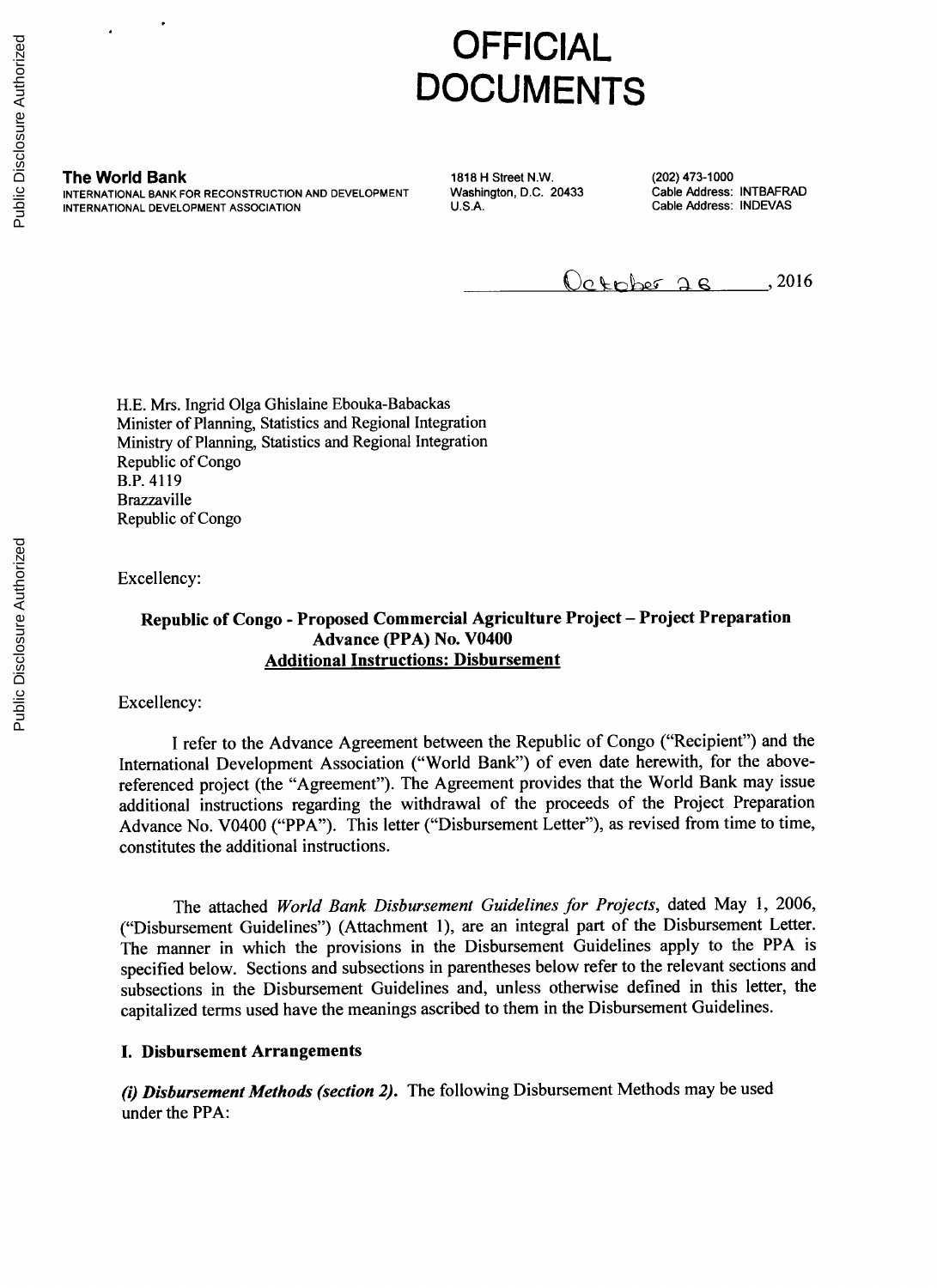- **Reimbursement**
- Direct Payment
- **Advance**

*(ii) Disbursement Deadline Date (subsection 3.7).* The Disbursement Deadline Date is the Refinancing Date specified in the Agreement. Any changes to this date will be notified **by** the World Bank.

#### **II. Withdrawal of PPA Proceeds**

#### *(i) Authorized Signatures (subsection 3.1).*

**<sup>A</sup>**letter in the Form attached (Attachment 2) should be furnished to the World Bank at the address 'indicated below providing the name(s) and specimen signature(s) of the official(s) authorized to sign Applications:

> The World Bank, Resident Mission Brazzaville, Congo Attention: Mr. Ahmadou Moustapha Ndiaye, Country Director

*(ii) Applications (subsections 3.2* **-** *3.3).* Please provide completed and signed (a) applications for withdrawal, together with supporting documents and **(b)** applications for special commitments, together with a copy of the commercial bank letter of credit, to the address indicated below:

> The World Bank Loan Department Delta Center, 13th Floor Menengai Road, Upper Hill Nairobi, Kenya Contact Telephone number: +254 20 **2936 000**

*(iii) Electronic Delivery (subsection 3.4)* The Association may permit the Recipient to electronically deliver to the Association Applications (with supporting documents) through the Association's Client Connection, web-based portal. The option to deliver Applications to the Association **by** electronic means may be effected if: (a) the Recipient has designated in writing, pursuant to the terms of subparagraph (i) of this Section, its officials who are authorized to sign and deliver Applications and to receive secure identification credentials **("SIDC")** from the Association for the purpose of delivering such Applications **by** electronic means; and **(b)** all such officials designated **by** the Recipient have registered as users of Client Connection. **If** the Association agrees, the Association will provide the Recipient with **SIDC** for the designated officials. Following which, the designated officials may deliver Applications electronically **by** completing Form **2380,** which is accessible through Client Connection (https://clientconnection.worldbank.org). The Recipient may continue to exercise the option of preparing and delivering Applications in paper form. The Association reserves the right and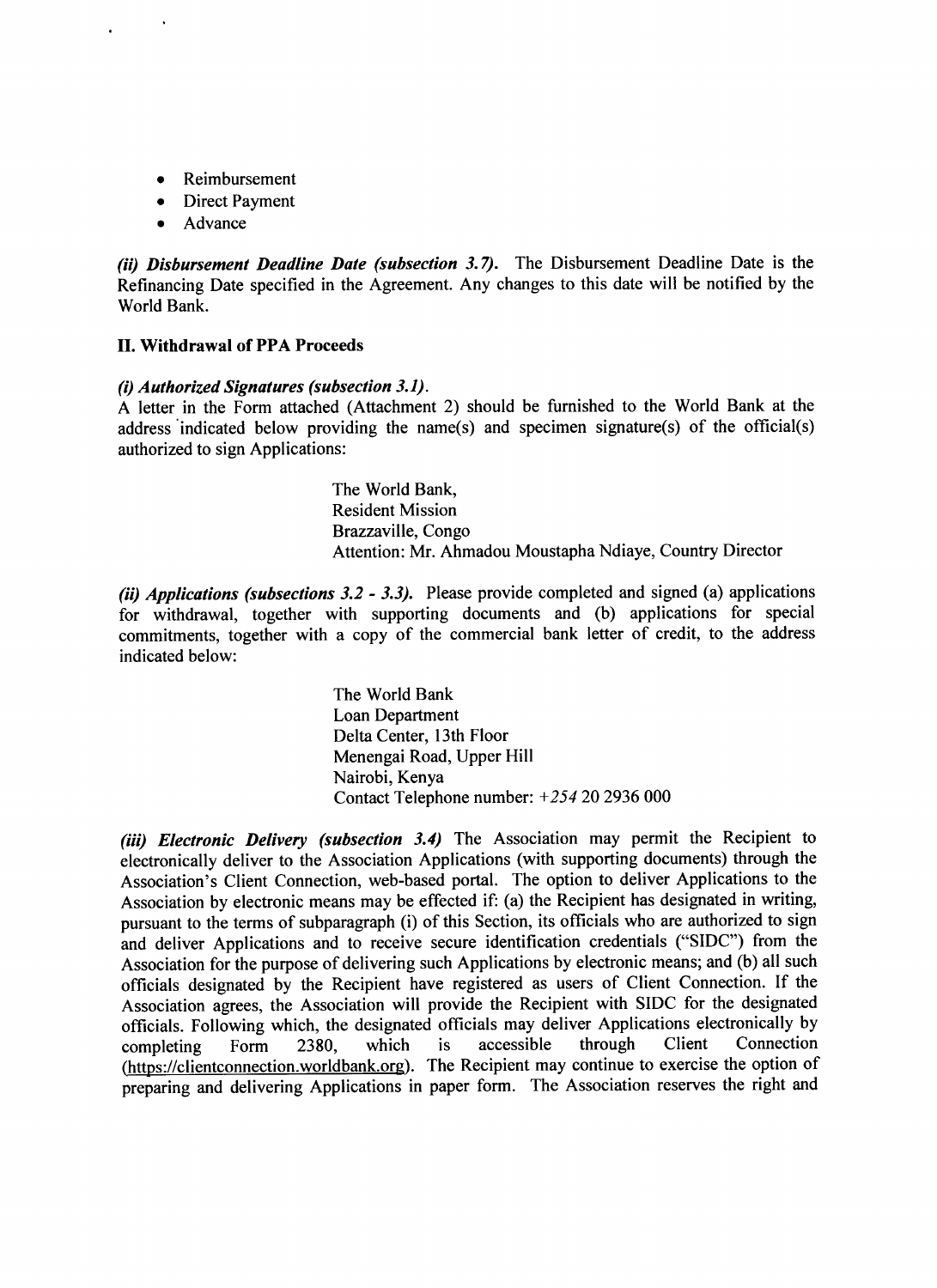may, in its sole discretion, temporarily or permanently disallow the electronic delivery of Applications **by** the Recipient.

*(iv) Terms and Conditions of Use of SIDC to Process Applications.* **By** designating officials to use **SIDC** and **by** choosing to deliver the Applications electronically, the Recipient confirms through the authorized signatory letter its agreement to: (a) abide **by** the *Terms and Conditions of Use of Secure Identification Credentials in connection with Use of Electronic Means to Process Applications and Supporting Documentation* ("Terms and Conditions of Use of Secure Identification Credentials") provided in Attachment **3;** and **(b)** to cause such official to abide **by** those terms and conditions.

*(v) Minimum Value of Applications (subsection 3.5).* The Minimum Value of Applications will be 20% of the advance ceiling amount.

*(vi) Advances (sections 5 and 6).*

 $\ddot{\phantom{a}}$ 

- *Type of Designated Account (subsection 5.3): Segregated*
- *Currency of Designated Account (subsection 5.4): USD*
- *\* Financial Institution at which the Designated Account Will Be opened (subsection 5.5(a)* **-** *(h)):* CREDIT **DU CONGO**
- *\* Ceiling (subsection 6.1): USD 400,000*

#### **III.** Reporting on Use of PPA Proceeds

*(i) Supporting Documentation (section 4).* Supporting documentation should be provided with each application for withdrawal as set out below:

- *\* For requests for Reimbursement and for reporting eligible expenditures paid from the Designated Account:*
	- o List of payments against contracts that are subject to the World Bank's prior review, in the form attached (Attachment *5)*
	- o Statement of Expenditure in the form attached (Attachment *4)*
- *\* For requests for Direct Payment:* records evidencing eligible expenditures, e.g., copies of receipts, supplier invoices

*(ii) Frequency of Reporting Eligible Expenditures Paid from the Designated Account (subsection 6.3):* monthly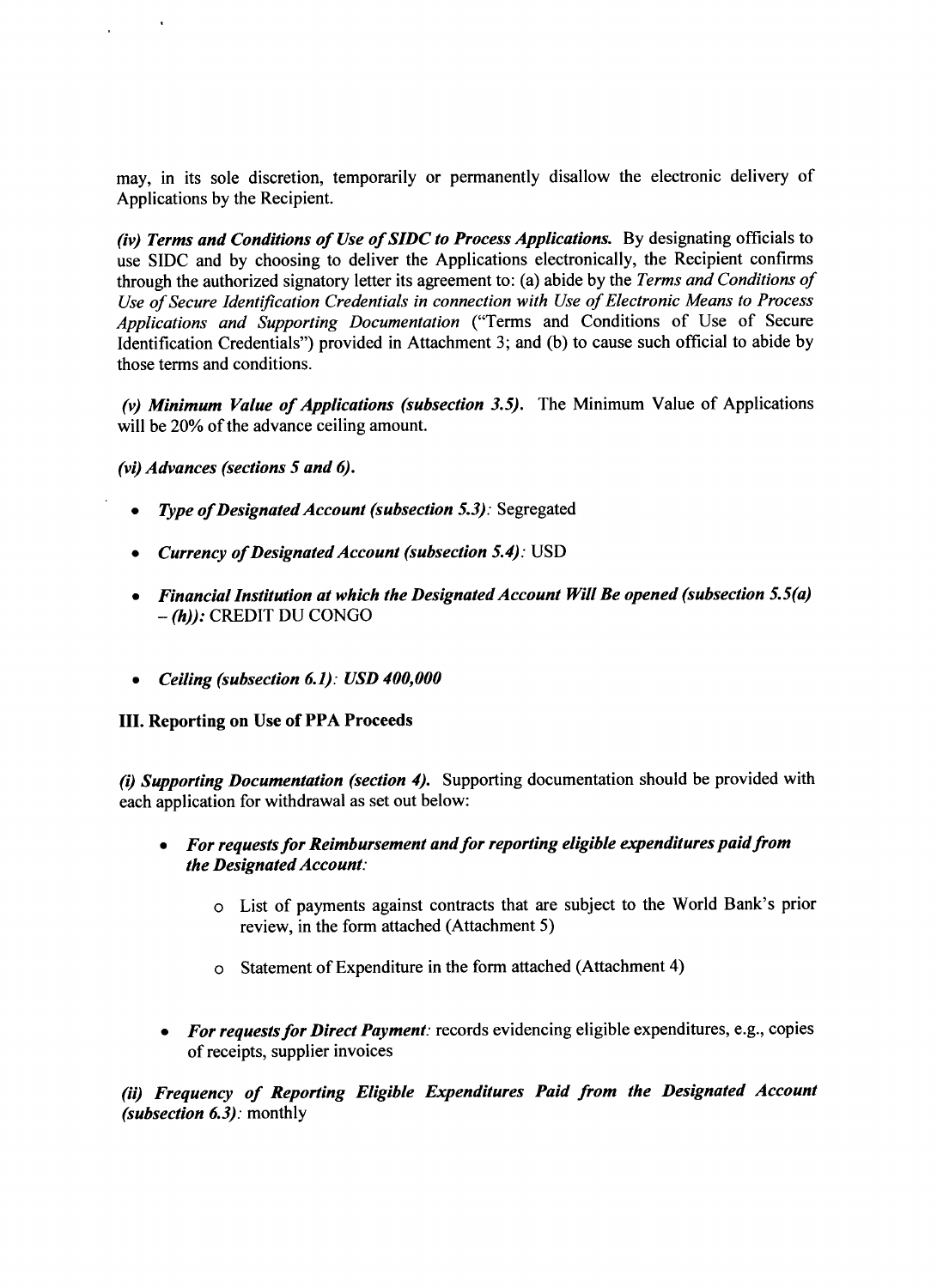#### *(iii) Other Supporting Documentation Instructions*

**All** other supporting documentation for SOEs should be retained **by** the project management or Recipient and must be made available for review **by** periodic World Bank missions and internal and external auditors.

Please attach a copy of the bank statement and a Designated Account Reconciliation Statement (Attachment **5)** to each replenishment application to the Designated Account.

#### IV Other Disbursement Instructions

 $\mathbf{I}$ 

Funds from the Designated Account may be transferred to Transaction Accounts in local currency to meet eligible expenditures, provided that transactions and balance in this account are included in all project Financial reports and in the reconciliation referred to in Section **III** (iii) above.

#### **V.** Other Important Information

For additional information on disbursement arrangements, please refer to the sement Handbook available on the World Bank's public website at Disbursement Handbook available on the World Bank's public website at https://www.worldbank.org and its secure website "Client Connection" at https://clientconnection.worldbank.org. Print copies are available upon request.

From the Client Connection website, you will be able to download Applications, monitor the near real-time status of the PPA, and retrieve related policy, financial, and procurement information.

**If** you have not already done so, the World Bank recommends that you register as a user of the Client Connection website (https://clientconnection.worldbank.org). From this website you will be able to prepare and deliver Applications, monitor the near real-time status of the PPA, and retrieve related policy, financial, and procurement information. **All** Recipient officials authorized to sign and deliver Applications **by** electronic means are required to register with Client Connection before electronic delivery can be effected. For more information about the website and registration arrangements, please contact the World Bank **by** email at <clientconnection@worldbank.org>.

**If** you have any queries in relation to the above, please contact Issa Thiam, Finance Officer at LOA-AFR@worldbank.org using the above reference.

Very truly yours,

**INTERNATIONAL DEVELOPMENT ASSOCIATION**

 $\overline{\mathbf{B}}$ 

Ahmadou Moustapha Ndiaye Country Director Afiica Region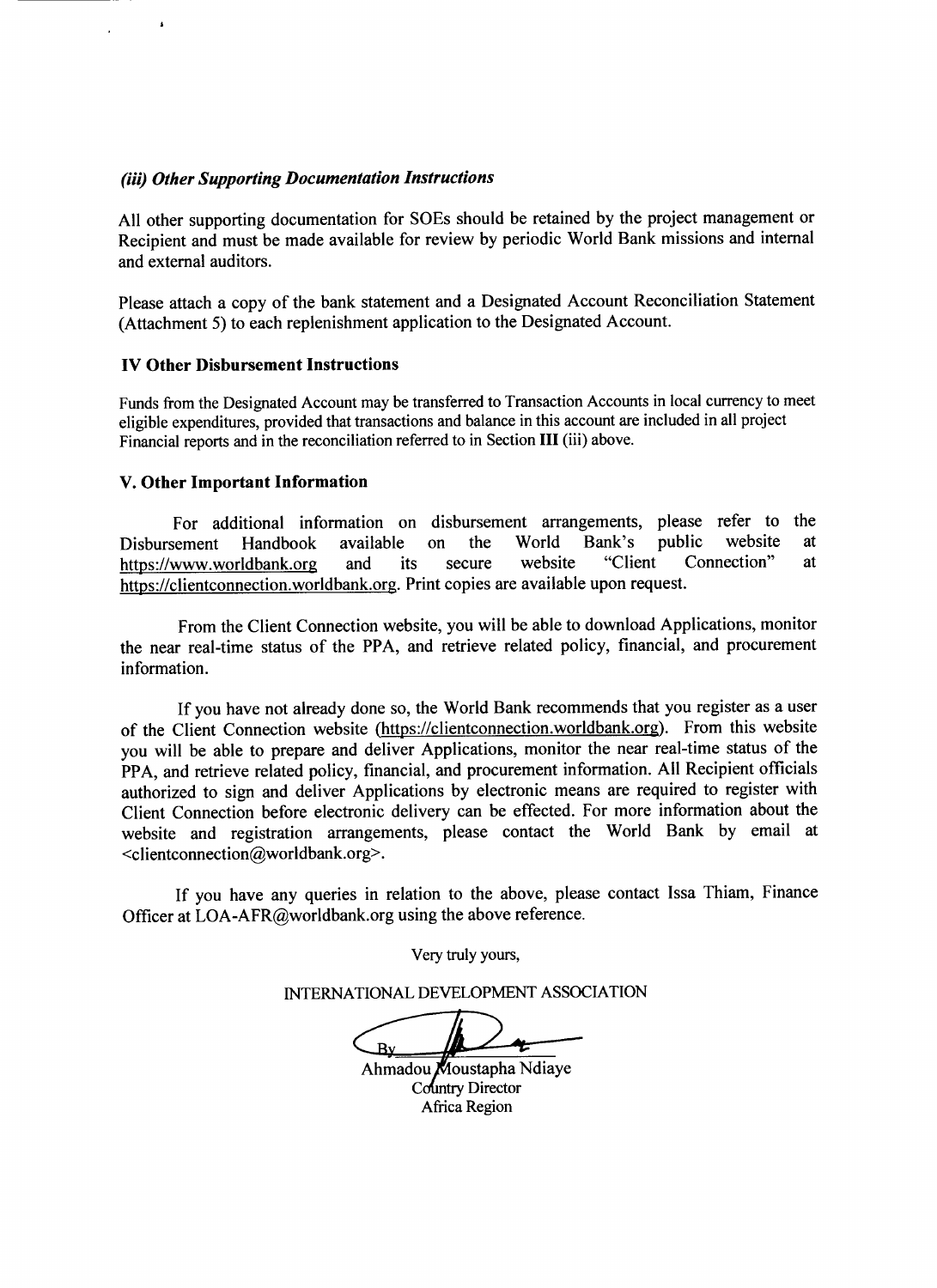# **Attachments**

 $\ddot{\phantom{1}}$ 

 $\ddot{\phantom{a}}$ 

- **'IL** *World Bank Disbursement Guidelines for Projects,* dated May **1, 2006**
- 2. Form for Authorized Signatures
- 3. *Terms and Conditions of Use of Secure Identification Devices in connection with Use of Electronic Means to Process Applications and Supporting Documentation,* dated March **1, 2013,**
- 4. Form of "Statement of Expenditure"
- *5.* Form of Payments Against Contracts Subject to the World Bank's Prior Review
- **6.** Form of Designated Account reconciliation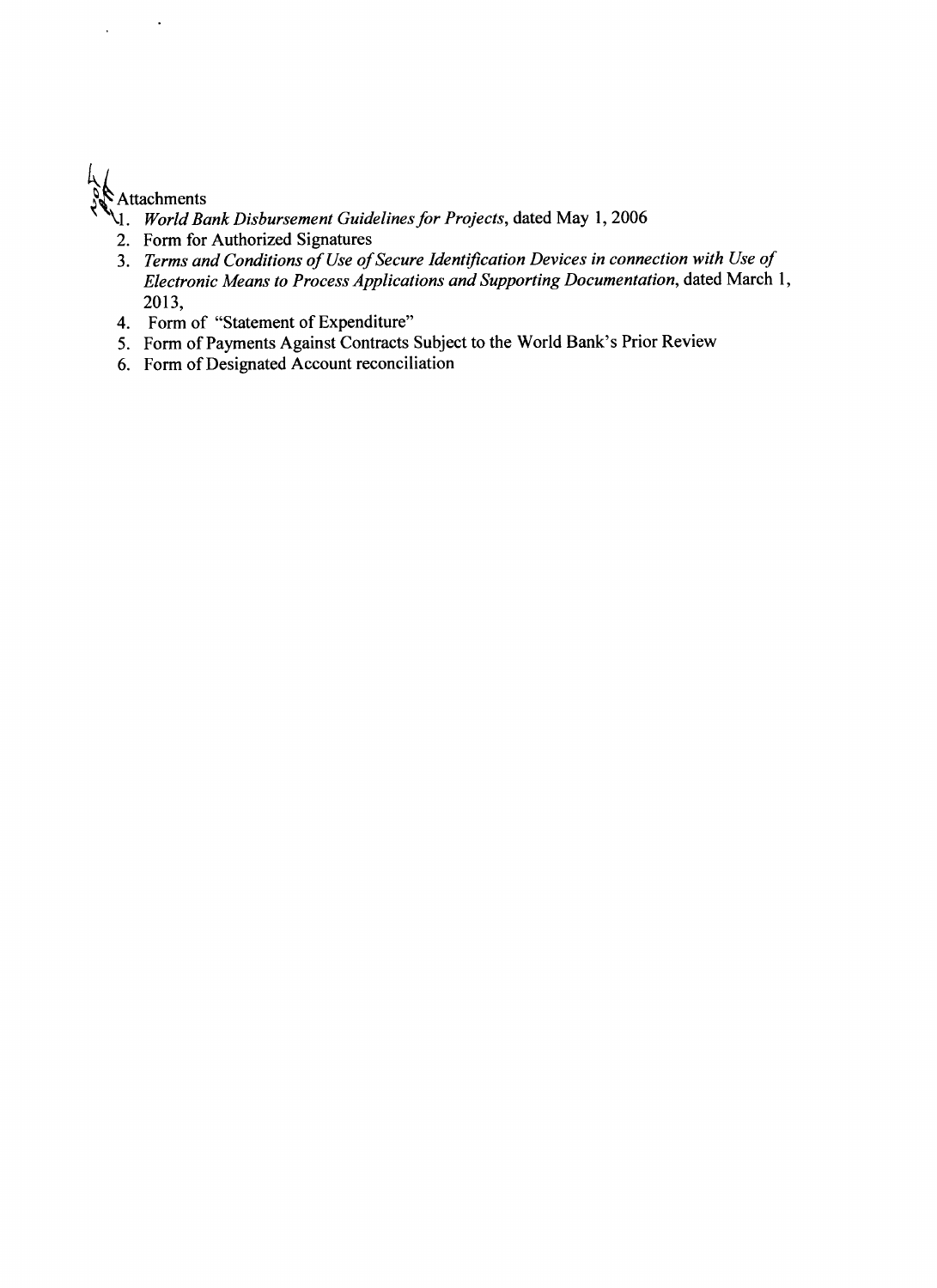Attachment 12]

## [Letterhead] Ministry of Finance [Street address] [City] [Country]

**[DATE]**

The World Bank Resident Mission Brazzaville, Congo

#### Attention: Mr. Ahmadou Moustapha Ndiaye, Country Director

Dear Mr. Ndiaye, Country Director:

#### **Republic of Congo - Proposed Commercial Agriculture Project - Project Preparation Advance (PPA)** No.

Additional Instructions: Disbursement

**I** refer to the Advance Agreement between the Republic of Congo ("Recipient") and the International Development Association/International Bank for Reconstruction and Development ("World Bank") of same date herewith for the above-referenced project (the "Agreement"). For the purposes of Section **3.03** of the Standard Conditions for Advances Made **by** the World Bank under its Project Preparation Facility, as defined in the Agreement, any ['one] of the persons whose authenticated specimen signatures appear below is authorized on behalf of the Recipient to sign applications for withdrawal and applications for a special commitment under this Project Preparation Advance:

For the purpose of delivering Applications to the World Bank, 2[each] of the persons whose authenticated specimen signatures appears below is authorized on behalf of the Recipient, acting 3[individually] 4[jointly], to deliver Applications, and evidence in support thereof on the terms and conditions specified **by** the World Bank.

<sup>&</sup>lt;sup>1</sup> Instruction to the Recipient when sending this letter to the World Bank: Stipulate if more than one person needs to sign Applications, and how many or which positions, and if any thresholds apply.

<sup>&</sup>lt;sup>2</sup> Instruction to the Recipient: Stipulate if more than one person needs to *jointly* sign Applications, if so, please indicate the actual number. *Please delete this footnote in final letter that is sent to the Bank*

<sup>&</sup>lt;sup>3</sup> Instruction to the Recipient: Use this bracket if any one of the authorized persons may sign; if this is not applicable, please delete. *Please delete this footnote in final letter that is sent to the Bank*

<sup>&</sup>lt;sup>4</sup> Instruction to the Recipient: Use this bracket only if several individuals must jointly sign each Application; if this is not applicable, please delete. *Please delete this footnote in final letter that is sent to the Bank*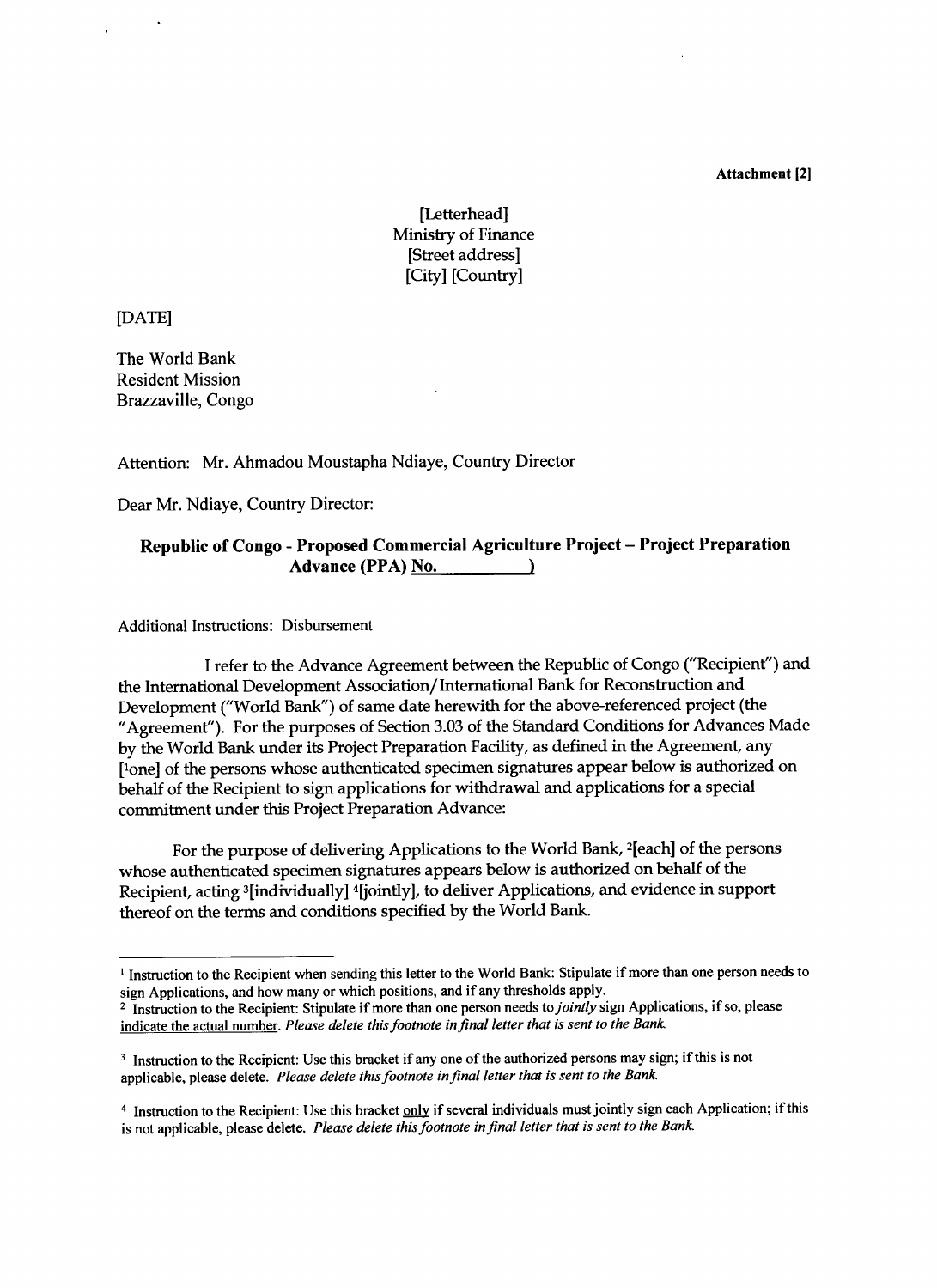**5[This** confirms that the Recipient is authorizing such persons to accept Tokens and to deliver the Applications and supporting documents to the World Bank **by** electronic means. In full recognition that the World Bank shall rely upon such representations and warranties, including without limitation, the representations and warranties contained in the *Terms and Conditions of Use of Secure Identification Devices in connection with Use of Electronic Means to Process Applications and Supporting Documentation* ("Terms and Conditions of Use of Tokens"), the Recipient represents and warrants to the World Bank that it will deliver to each such person a copy of the Terms and Conditions of Use of Tokens and will cause such persons to abide **by** those terms and conditions.]

This Authorization replaces and supersedes any Authorization currently in the World Bank records with respect to this Agreement.

| [Name], [position] | Specimen Signature: |
|--------------------|---------------------|
| [Name], [position] | Specimen Signature: |
| [Name], [position] | Specimen Signature: |

Yours truly,

**/** signed **/**

[Position]<sup>6</sup>

s Instruction to the Recipient: **Add** this paragraph if the Recipient wishes to authorize the listed persons to accept Tokens and to deliver Applications **by** electronic means; if this is not applicable, please delete the paragraph. *Please delete this footnote in final letter* that *is sent to the Bank*

**<sup>6</sup>** The letter should be signed **by** the official designated as the Recipient's Representative in the Advance Agreement.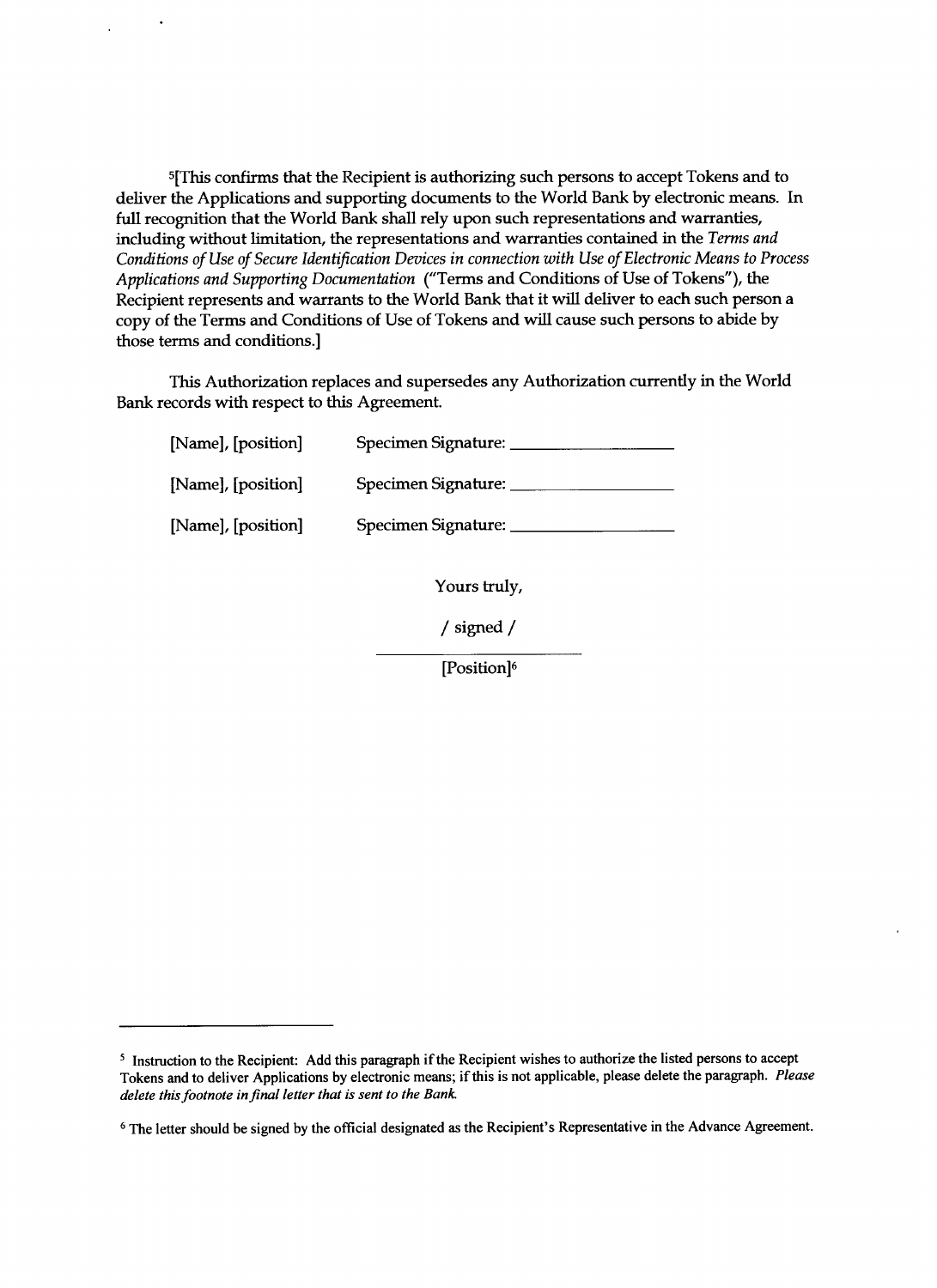#### **Attachment 3**

#### **Terms and Conditions of Use of Secure Identification Devices in connection with Use of Electronic Means to Process Applications and Supporting Documentation**

**March 1, 2013**

The World Bank (Bank)<sup>7</sup> will provide secure identification credentials (SIDC) to permit the Borrower<sup>8</sup> to deliver applications for withdrawal and applications for special commitments under the Agreement(s) and supporting documentation (such applications and supporting documentation together referred to in these Terms and Conditions of Use as Applications) to the Bank electronically, on the terms and conditions of use specified herein.

**SIDC** can be either: (a) hardware-based (Physical Token), or **(b)** software-based (Soft Token). The Bank reserves the right to determine which type of **SIDC** is most appropriate.

#### **A.** Identification of Users.

- **1.** The Borrower will be required to identify in a completed Authorized Signatory Letter **(ASL)** duly delivered to and received **by** the Bank each person who will be authorized to deliver Applications. The Bank will provide **SIDC** to each person identified in the **ASL** (Signatory), as provided below. The Borrower shall also immediately notify the Bank if a Signatory is no longer authorized **by** the Borrower to act as a Signatory.
- 2. Each Signatory must register as a user on the Bank's Client Connection **(CC)** website (https://clientconnection.worldbank.org) prior to receipt of his/her **SIDC.** Registration on **CC** will require that the Signatory establish a **CC** password **(CC** Password). The Signatory shall not reveal his/her **CC** Password to anyone or store or record the **CC** Password in written or other form. Upon registration as a **CC** user, the Signatory will be assigned a unique identifying account name.

#### B. Initialization of **SIDC.**

- 1. Prior to initialization of **SIDC by** a Signatory, the Signatory will acknowledge having read, understood and agreed to be bound **by** these Terms and Conditions of Use.
- 2. Where a Physical Token is to be used, promptly upon receipt of the Physical Token, the Signatory will access **CC** using his/her account name and **CC** Password and register his/her Physical Token and set a personal identification number **(PIN)** to be used in connection with the use of his/her Physical Token, after which the Physical Token will be initialized for use **by** the Signatory exclusively for purposes of delivering Applications. Where a Soft Token is to be used,

<sup>&</sup>lt;sup>7</sup> "Bank" includes IBRD and IDA.

**<sup>8</sup>** "Borrower" includes the borrower of an IBRD loan, **IDA** credit, or Project Preparation Facility advance and the recipient of a grant.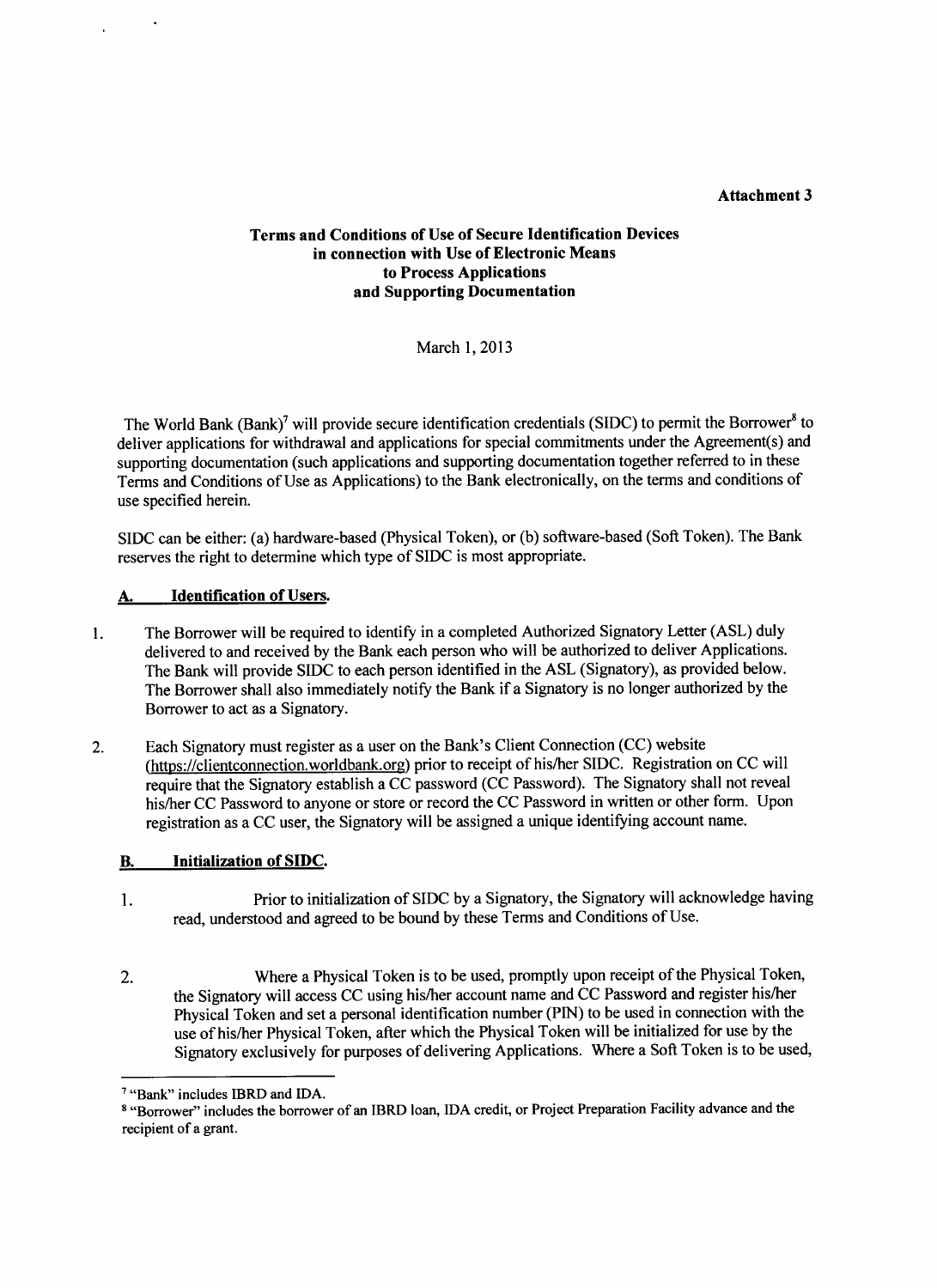the Signatory will access **CC** using his/her account name and **CC** Password and set a personal identification number **(PIN)** to be used in connection with the use of his/her Soft Token, after which the Soft Token will be initialized for use **by** the Signatory exclusively for purposes of delivering Applications. Upon initialization of the **SIDC,** the Signatory will be a **"SIDC** User". The Bank will maintain in its database a user account (Account) for each **SIDC** User for purposes of managing the **SIDC** of the **SIDC** User. Neither the Borrower nor the **SIDC** User will have any access to the Account.

**3.** Prior to first use of the **SIDC by** the **SIDC** User, the Borrower shall ensure that the **SIDC** User has received training materials provided **by** the Bank in use of the **SIDC.**

#### **C.** Use of **SIDC.**

 $\overline{a}$ 

- Use of the **SIDC** is strictly limited to use in the delivery of Applications **by** the **SIDC** 1. User in the manner prescribed **by** the Bank in the Agreement(s) and these Terms and Conditions. Any other use of the **SIDC** is prohibited.
- 2. The Bank assumes no responsibility or liability whatsoever for any misuse of the **SIDC by** the **SIDC** User, other representatives of the Borrower, or third parties.
- **3.** The Borrower undertakes to ensure, and represents and warrants to the Bank (such representation and warranty being expressly relied upon **by** the Bank in granting **SIDC)** that each **SIDC** User understands and will abide **by,** these Terms and Conditions of Use, including without limitation the following:

#### *4. Security*

4.1. The **SIDC** User shall not reveal his/her **PIN** to anyone or store or record the **PIN** in written or other form.

4.2. The **SIDC** User shall not allow anyone else to utilize his/her **SIDC** to deliver an Application to the Bank.

4.3. The **SIDC** User shall always logout from **CC** when not using the system. Failure to logout properly can create a route into the system that is unprotected.

4.4. **If** the **SIDC** User believes a third party has learned his/her **PIN** or has lost his/her Physical Token he/she shall immediately notify clientconnection@worldbank.org.

4.5. The Borrower shall immediately notify the Bank at clientconnection@worldbank.org of any lost, stolen or compromised **SIDC,** and take other reasonable steps to ensure such **SIDC** are disabled immediately.

#### *5. Reservation of Right to Disable SIDC*

*5.1.* The Borrower shall reserve the right to revoke the authorization of a **SIDC** User to use a **SIDC** for any reason.

**5.2.** The Bank reserves the right, in its sole discretion, to temporarily or permanently disable a **SIDC,** de-activate a **SIDC** User's Account or both.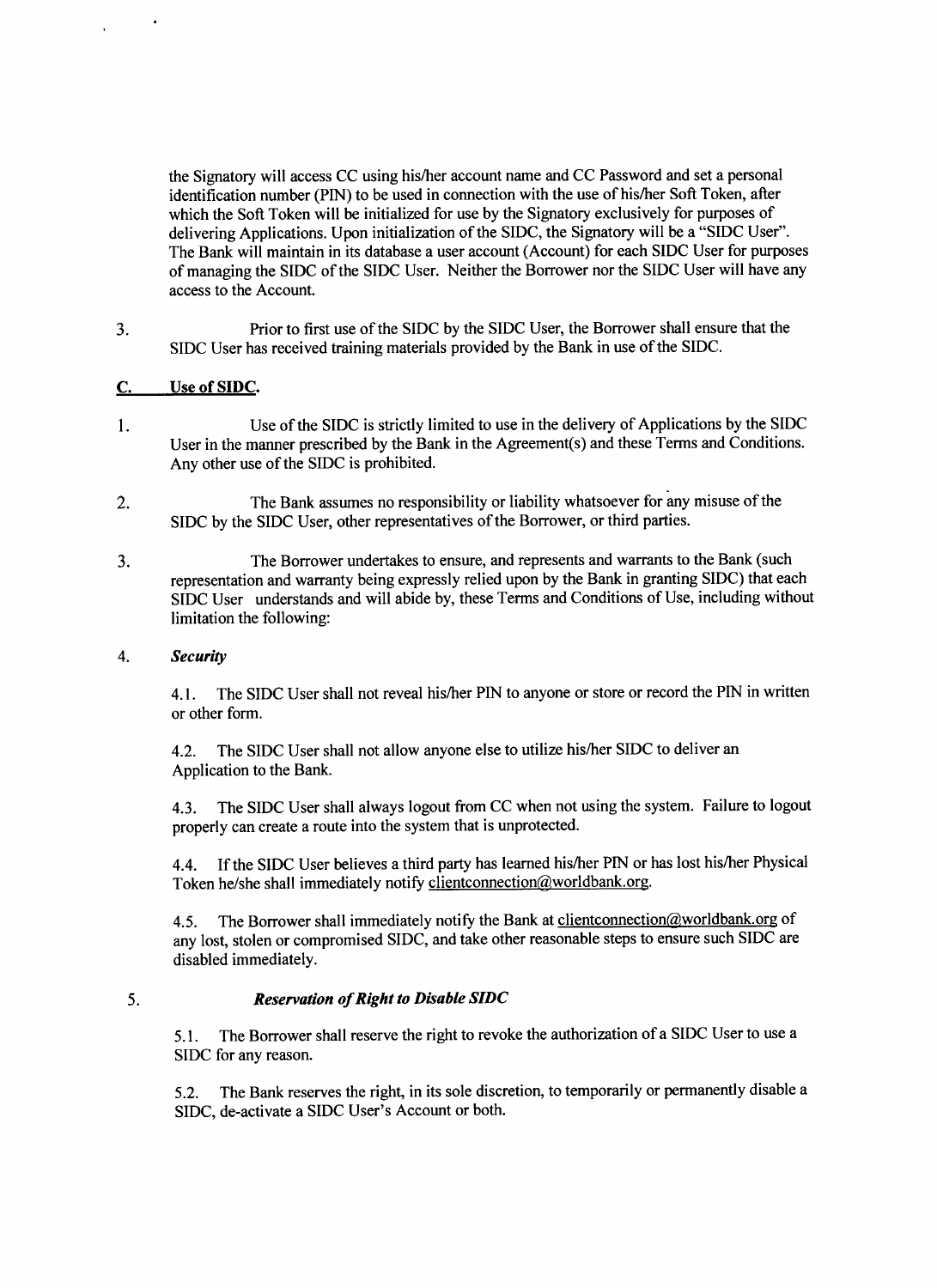#### *6. Care of Physical Tokens*

**6.1.** Physical Tokens will remain the property of the Bank.

**6.2.** The Bank will physically deliver a Physical Token to each Signatory designated to receive one in a manner to be determined **by** and satisfactory to the Bank.

**6.3.** Physical Tokens contain delicate and sophisticated instrumentation and therefore should be handled with due care, and should not be immersed in liquids, exposed to extreme temperatures, crushed or bent. Also, Physical Tokens should be kept more than five **(5)** cm from devices that generate electromagnetic radiation (EMR), such as mobile phones, phone-enabled PDAs, smart phones and other similar devices. Physical Tokens should be carried and stored separate from any **EMR** device. At close range (less than **5** cm), these devices can output high levels of **EMR** that can interfere with the proper operation of electronic equipment, including the Physical Token.

6.4. Without derogating from these Terms and Conditions of Use, other technical instructions on the proper use and care of Physical Tokens are available at http://www.rsa.com.

#### 7. *Replacement*

**7.1.** Lost, damaged, compromised (in terms of 4.5, above) or destroyed Physical Tokens will be replaced at the expense of the Borrower.

**7.2.** The Bank reserves the right, in its sole discretion, not to replace any Physical Token in the case of misuse, or not to reactivate a **SIDC** User's Account.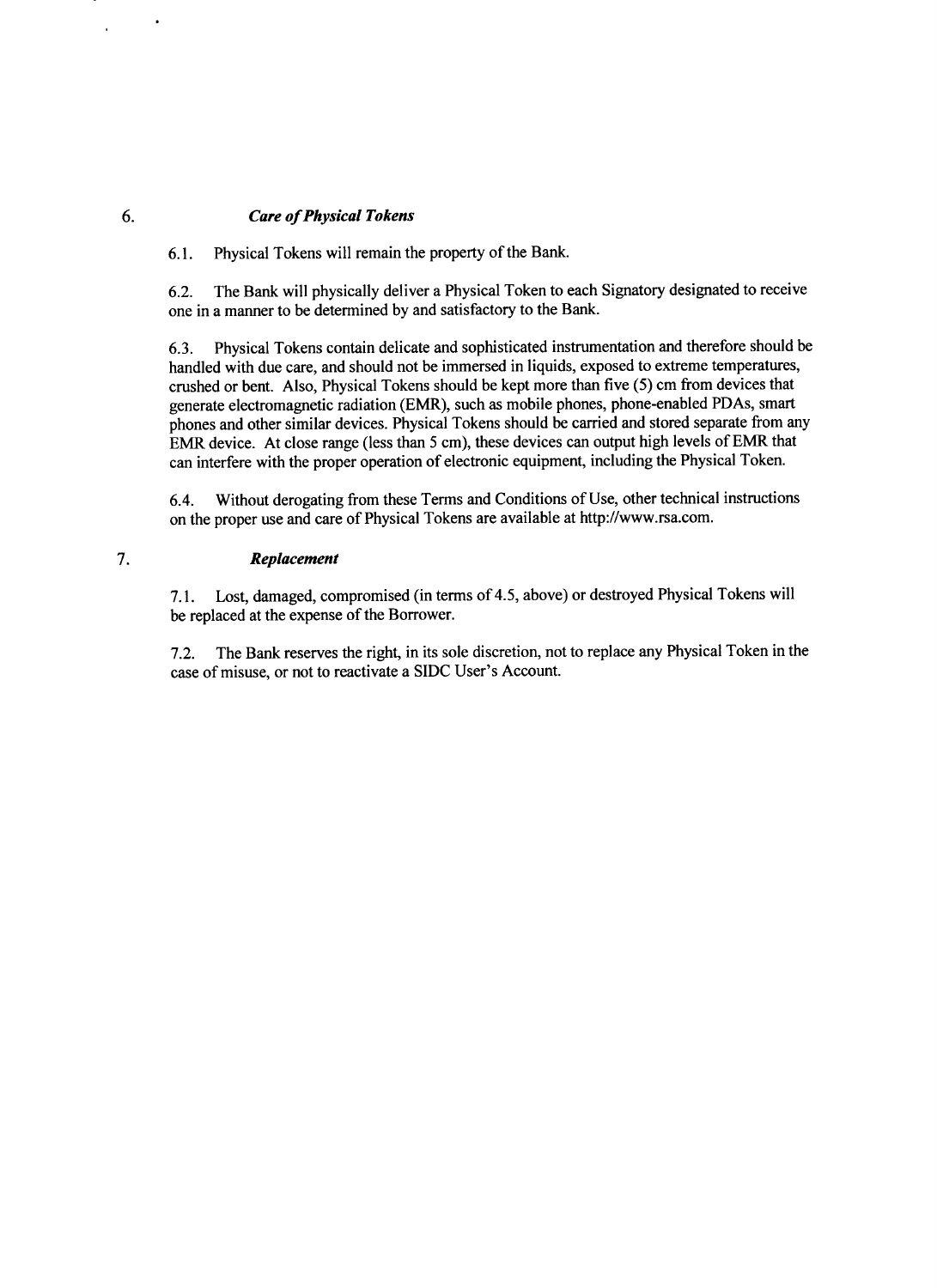#### Attachment 4 Statement of Expenditures **(SOE)**

 $\bullet$ 

 $\langle \cdot \rangle$ 

| Payments made during the period from |  | <b>Date:</b> |
|--------------------------------------|--|--------------|
|--------------------------------------|--|--------------|

| <b>Application No.:</b> |  |
|-------------------------|--|
| <b>Credit No.:</b>      |  |

For expenditures against the contracts not subject to the World Bank's Prior Review

**SOE** No.:

|               | $\overline{2}$         | 3                                           | $\overline{\mathbf{4}}$                                                                                 | 5                                                                         | 6                                                        | 7                                                                               | 8                                                 | 9       |
|---------------|------------------------|---------------------------------------------|---------------------------------------------------------------------------------------------------------|---------------------------------------------------------------------------|----------------------------------------------------------|---------------------------------------------------------------------------------|---------------------------------------------------|---------|
| Item<br>No.   | Category<br>No. $(**)$ | Currency and<br>Total Amount<br>of Contract | Currency and<br><b>Total Amount</b><br>of Invoice<br>Covered by<br>Application<br>(Net of<br>Retention) | Eligible %<br>from<br>Schedule 2,<br>Section IV<br>of Credit<br>Agreement | Amount<br>Eligible<br>for<br>Financing<br>$(4 \times 5)$ | Currency and<br>Amount Paid<br>from<br>Designated<br>Account (if<br>Applicable) | Exchange<br>Rate (Col. 7<br>divided by<br>Col. 6) | Remarks |
|               |                        |                                             |                                                                                                         |                                                                           |                                                          |                                                                                 |                                                   |         |
|               |                        |                                             |                                                                                                         |                                                                           |                                                          |                                                                                 |                                                   |         |
|               |                        |                                             |                                                                                                         |                                                                           |                                                          |                                                                                 |                                                   |         |
|               |                        |                                             |                                                                                                         |                                                                           |                                                          |                                                                                 |                                                   |         |
| <b>TOTALS</b> |                        |                                             |                                                                                                         |                                                                           |                                                          |                                                                                 |                                                   |         |

Supporting documents for this **SOE** retained at

(location)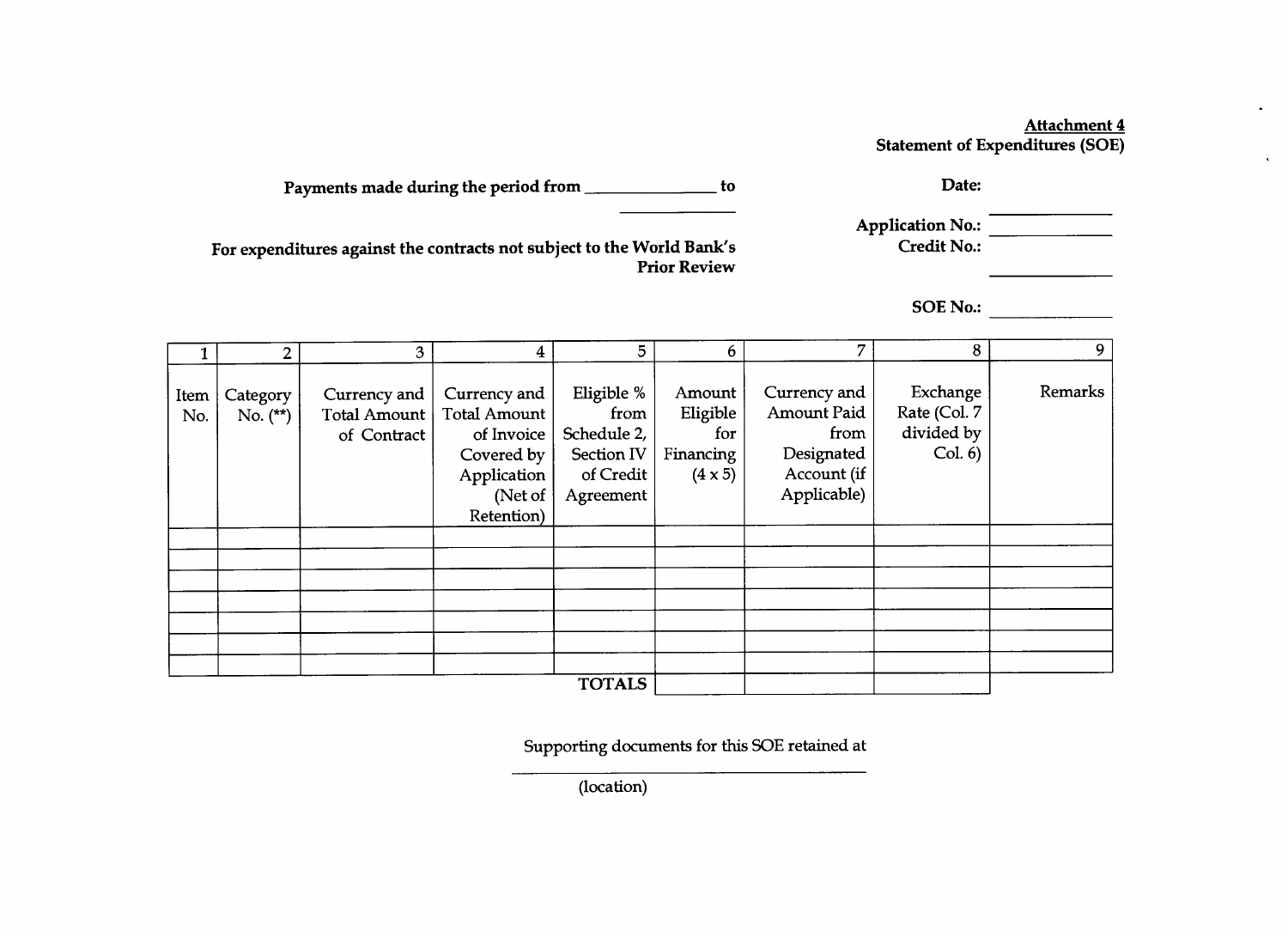# Attachment **5**

#### Payments Made during Reporting Period Against Contracts Subject to the Association's Prior Review

 $\sqrt{1-\frac{1}{2}}$ 

|                |                |       |                 | Date of<br>Association's<br>Non | <b>TAN AND AND A</b><br>Auccinial |
|----------------|----------------|-------|-----------------|---------------------------------|-----------------------------------|
| <b>Contrat</b> | Supplier as to | comet | <b>Contract</b> | Objection to                    |                                   |
|                |                |       |                 |                                 |                                   |
|                |                |       |                 |                                 |                                   |
|                |                |       |                 |                                 |                                   |
|                |                |       |                 |                                 |                                   |
|                |                |       |                 |                                 |                                   |
|                |                |       |                 |                                 |                                   |
|                |                |       |                 |                                 |                                   |
|                |                |       |                 |                                 |                                   |
|                |                |       |                 |                                 |                                   |
|                |                |       |                 |                                 |                                   |
|                |                |       |                 |                                 |                                   |